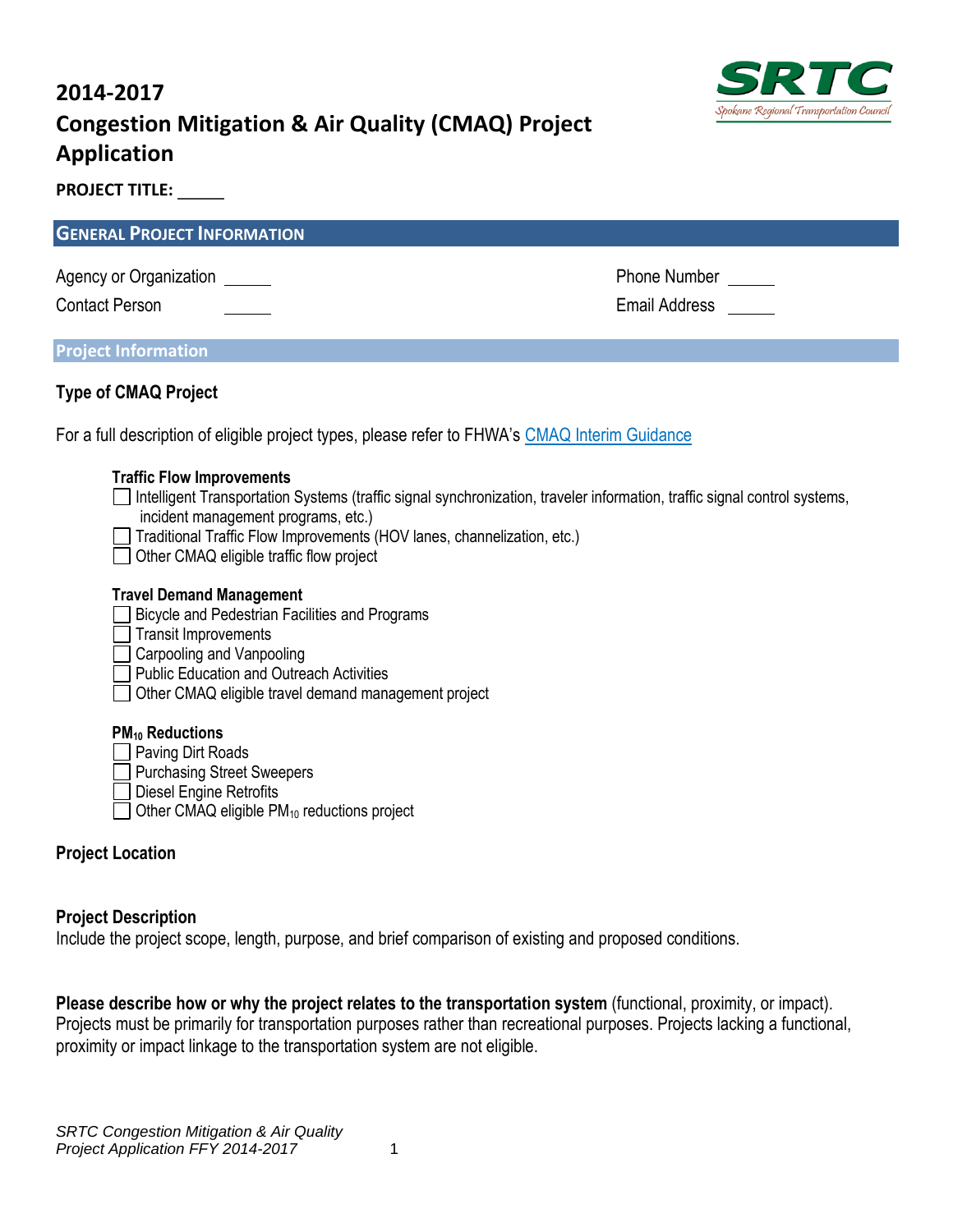| <b>Proposed Timeline</b>                  |    |           |    |       |
|-------------------------------------------|----|-----------|----|-------|
| Estimated obligation date (m/d/yy) ______ | РE | <b>RW</b> | CΝ | Other |
| Estimated completion date (m/d/yy)______  |    |           |    |       |

**Attachments**

Please provide a vicinity map, signed Project Endorsement Form, and Complete Streets Checklist.

**SRTC Staff**  $\Box$  Vicinity map  $\Box$  Endorsement  $\Box$  Complete Streets Checklist or Exempt

#### **Cost Summary**

| A. Previous obligations (all fund sources, all phases)        |  | Funding is requested for the following                 |
|---------------------------------------------------------------|--|--------------------------------------------------------|
| <b>B. Requested CMAQ Funds</b>                                |  | phases (check all that apply):                         |
| C. Other secured federal funds, source:                       |  |                                                        |
| D. Secured state funds, source:                               |  | Preliminary Engineering/Design                         |
| E. Secured local funds, source:                               |  | Right-of-way<br>Construction<br>Other (planning, etc.) |
| F. Secured private funds, source:                             |  |                                                        |
| G. Total Estimated Cost of Project (All Phases) [A through F] |  |                                                        |

Cost summary notes (optional, if additional explanation is needed).

Describe the commitment of matching funds and other funds or the status of obtaining the proposed matching funds. *(Note: matching funds must be available at the time of fund obligation).*

#### **SYSTEMS OPERATIONS, MAINTENANCE, AND PRESERVATION**

What is the design life of this project?

The project sponsor must indicate that the project, once completed, will be maintained for the life of the project.

### **AIR QUALITY BENEFIT 60 PTS**

Please complete the appropriate supplemental project application for the project type. The information provided in the supplemental application will be used by SRTC staff to calculate the project's estimated emission reductions and cost effectiveness. This information will then be provided to the scoring committee, who will determine how to award points within this category.

Submitted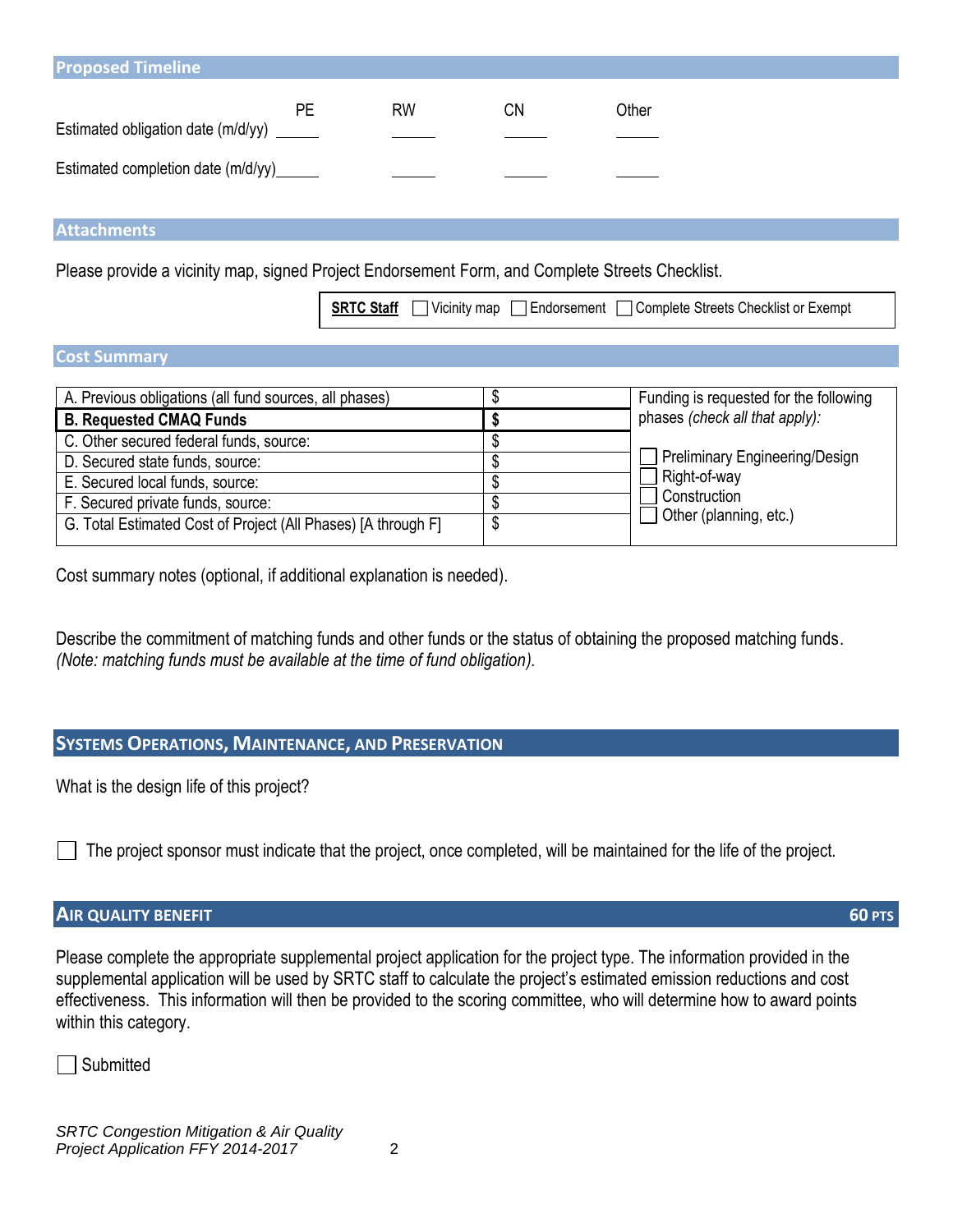| <b>ECONOMIC VITALITY</b>                        | <b>10 PTS 1</b> |
|-------------------------------------------------|-----------------|
| <b>Employment and Destination Accessibility</b> | $5$ pts         |

Please describe how the project enhances connections to existing key destinations (i.e. employment centers, city/regional centers and attractions, schools, or parks) or major transportation routes and/or transportation hubs (including transit).

| <b>Existing Development</b>                                                                                                                                                                                                                                                                                                                                                                                                                                                                                                                                                                                                                                                                                                                                                                                                                                                                                                                                     |                    | 5 pts                                      |
|-----------------------------------------------------------------------------------------------------------------------------------------------------------------------------------------------------------------------------------------------------------------------------------------------------------------------------------------------------------------------------------------------------------------------------------------------------------------------------------------------------------------------------------------------------------------------------------------------------------------------------------------------------------------------------------------------------------------------------------------------------------------------------------------------------------------------------------------------------------------------------------------------------------------------------------------------------------------|--------------------|--------------------------------------------|
| Project is located within an area of existing development. Please refer to the 2010 Population/Employment Density<br>map to identify the density of the project location. Check all densities that apply to the project location (if it traverses<br>more than one density type, an average score will be given).                                                                                                                                                                                                                                                                                                                                                                                                                                                                                                                                                                                                                                               |                    |                                            |
| Low density<br>Medium density<br>High density                                                                                                                                                                                                                                                                                                                                                                                                                                                                                                                                                                                                                                                                                                                                                                                                                                                                                                                   | 5 point maximum    | $\frac{3}{5}$                              |
| <b>COOPERATION AND LEADERSHIP</b>                                                                                                                                                                                                                                                                                                                                                                                                                                                                                                                                                                                                                                                                                                                                                                                                                                                                                                                               |                    | 15 PTS                                     |
| <b>Consistency with Regional and Local Plans</b>                                                                                                                                                                                                                                                                                                                                                                                                                                                                                                                                                                                                                                                                                                                                                                                                                                                                                                                |                    | 5 pts                                      |
| The project is listed in SRTC's 2011-2035 Metropolitan Transportation Plan as:<br>A planned improvement (specifically listed in Section 4, pages 12-17);<br>An unfunded transportation need (specifically listed in Section 4, pages 18-19);<br>The project is not specifically listed, but is consistent with the goals and policies of the MTP (as<br>described in Section 1). Cite the page number and text that indicates consistency with the MTP:<br>The project is listed in a local agency long-range plan or capital improvement program as:<br>] A programmed or planned improvement (specifically listed). Plan/program and page number:<br>An unfunded transportation need (specifically listed). Plan/program and page number:<br>The project is not specifically listed in a plan or program, but is consistent with the goals and policies of the<br>comprehensive plan. Cite the page number and text that indicates consistency with the plan: | 5 point<br>maximum | $\frac{5}{3}$<br>$\frac{3}{2}$             |
| The project is listed in an approved regional (SRTC) plan:<br>Spokane Regional Pedestrian Plan<br>Date & Page<br>Spokane Regional Bike Plan<br>Date & Page<br>Spokane Regional ITS Architecture Plan, Implementation Plan<br>Date & Page<br>Other (Please Explain):<br>Date & Page                                                                                                                                                                                                                                                                                                                                                                                                                                                                                                                                                                                                                                                                              |                    | $\begin{array}{c} 3 \\ 3 \\ 3 \end{array}$ |
| <b>Agency Coordination</b>                                                                                                                                                                                                                                                                                                                                                                                                                                                                                                                                                                                                                                                                                                                                                                                                                                                                                                                                      |                    | 5 pts                                      |

Is the project a joint venture between multiple jurisdictions and/or agencies (including public or private partnerships)? If so, please describe:

# **Public Involvement 5 pts**

Please describe the extent to which the project has been reviewed by the public or other groups and organizations (public meetings, environmental review, legislative actions, letters of support, etc).